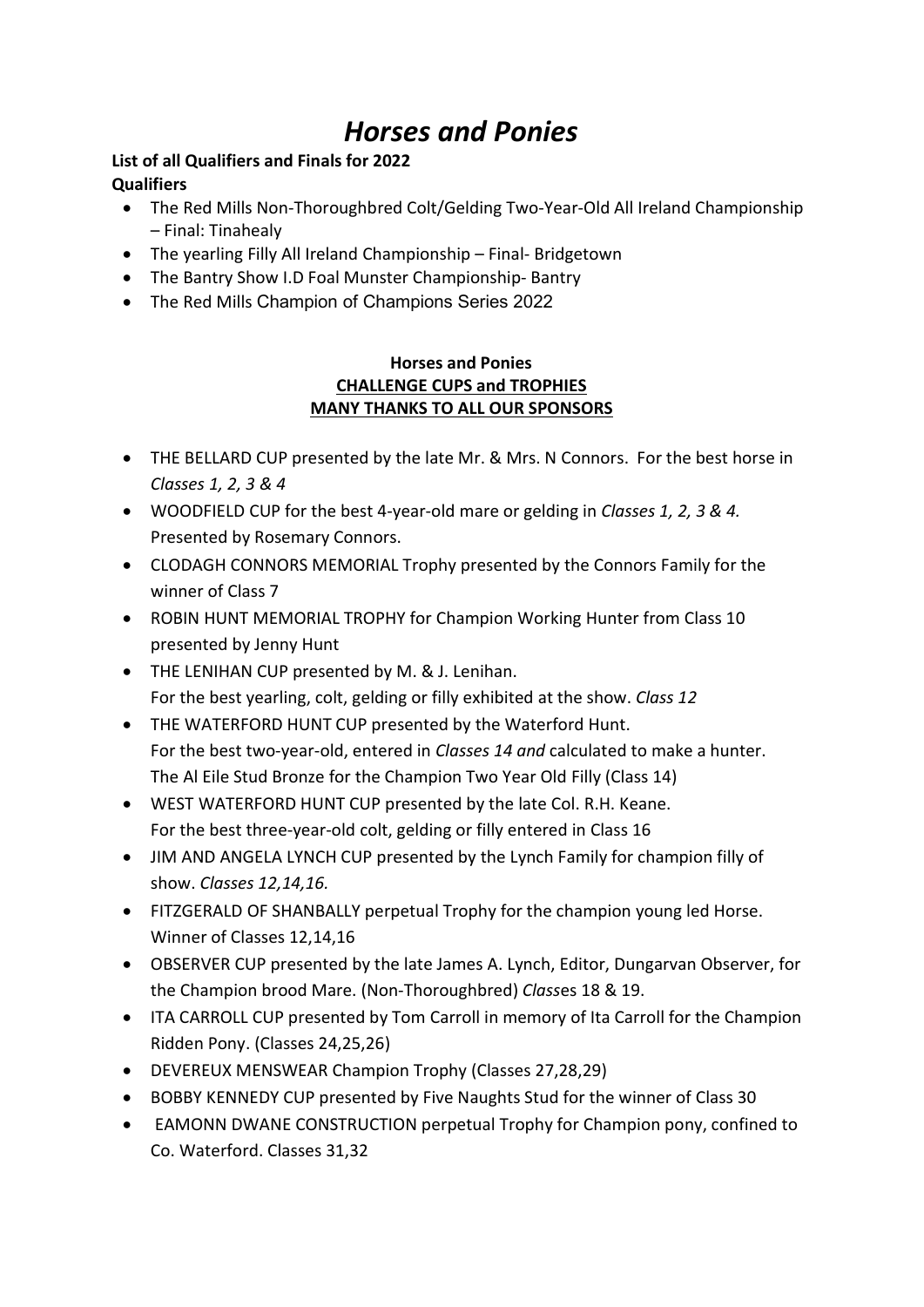- THE CUNNINGHAM CUP presented by the Cunningham family in memory of the late Mary Cunningham for the champion Connemara Class 33
- PERPETUAL CHALLENGE CUP presented by the Lenihan Family, Ashtown. For the Champion Working Hunter Pony. (Classes 34,35,36,37)

## Horse and pony section

Judging will commence for rings  $1 & 5$  at 9.30am sharp. Classes with two or less entries will be cancelled.

# Ring 1

# Class 1 -Heavyweight Hunter or huntress: 4-year-old and upwards to carry 13 stone and over

Entry:  $\text{\ensuremath{\mathfrak{C}}20}$   $1^{\text{st}}$   $\text{\ensuremath{\mathfrak{C}100}}$   $2^{\text{nd}}$   $\text{\ensuremath{\mathfrak{C}50}}$   $3^{\text{rd}}$   $\text{\ensuremath{\mathfrak{C}30}}$   $4^{\text{th}}$   $\text{\ensuremath{\mathfrak{C}20}}$ 

Class 2 -Mediumweight Hunter or huntress: 4-year-old and upwards to carry up to 13 stone

| $3^{\text{rd}}$ €30<br>$2^{nd}$ €50<br>$1^{\text{st}}$ €100<br>Entry: €20 | $4^{\text{th}}$ €20 |
|---------------------------------------------------------------------------|---------------------|
|---------------------------------------------------------------------------|---------------------|

Class 3 -Lightweight Hunter or huntress: 4-year-old and upwards to carry up to 13 stone

Entry: €20 1st €100 2<sup>nd</sup> €50 3<sup>rd</sup> €30 4<sup>th</sup> €20

Class 4 -Small Hunter or huntress not exceeding 160cms

|  | Entry: €20 | $1^{\text{st}}$ €100 | $2^{nd}$ €50 | $3^{\text{rd}}$ €30 | $4^{\text{th}}$ €20 |
|--|------------|----------------------|--------------|---------------------|---------------------|
|--|------------|----------------------|--------------|---------------------|---------------------|

THE WOODFIELD CUP for the best 4-year-old Mare or Gelding in classes 1,2, 3, 4 Presented by Rosemary Connors.

BELLARD CUP FOR CHAMPION RIDDEN HUNTER IN CLASS 1, 2, 3 & 4

Presented by the Connors Family.

Qualifier for The RED MILLS Champion of Champions Ridden Hunter Final Champion & Reserve Champion Ridden hunter (and Champion four year old if not included in the Champion & Reserve) are eligible for the Red Mills Champion of Champions Ridden Hunter Final. \*Competitors must have passports available. The passport numbers of all prize winners will be recorded on the qualifying dates and then must be produced and confirmed on the day of the day.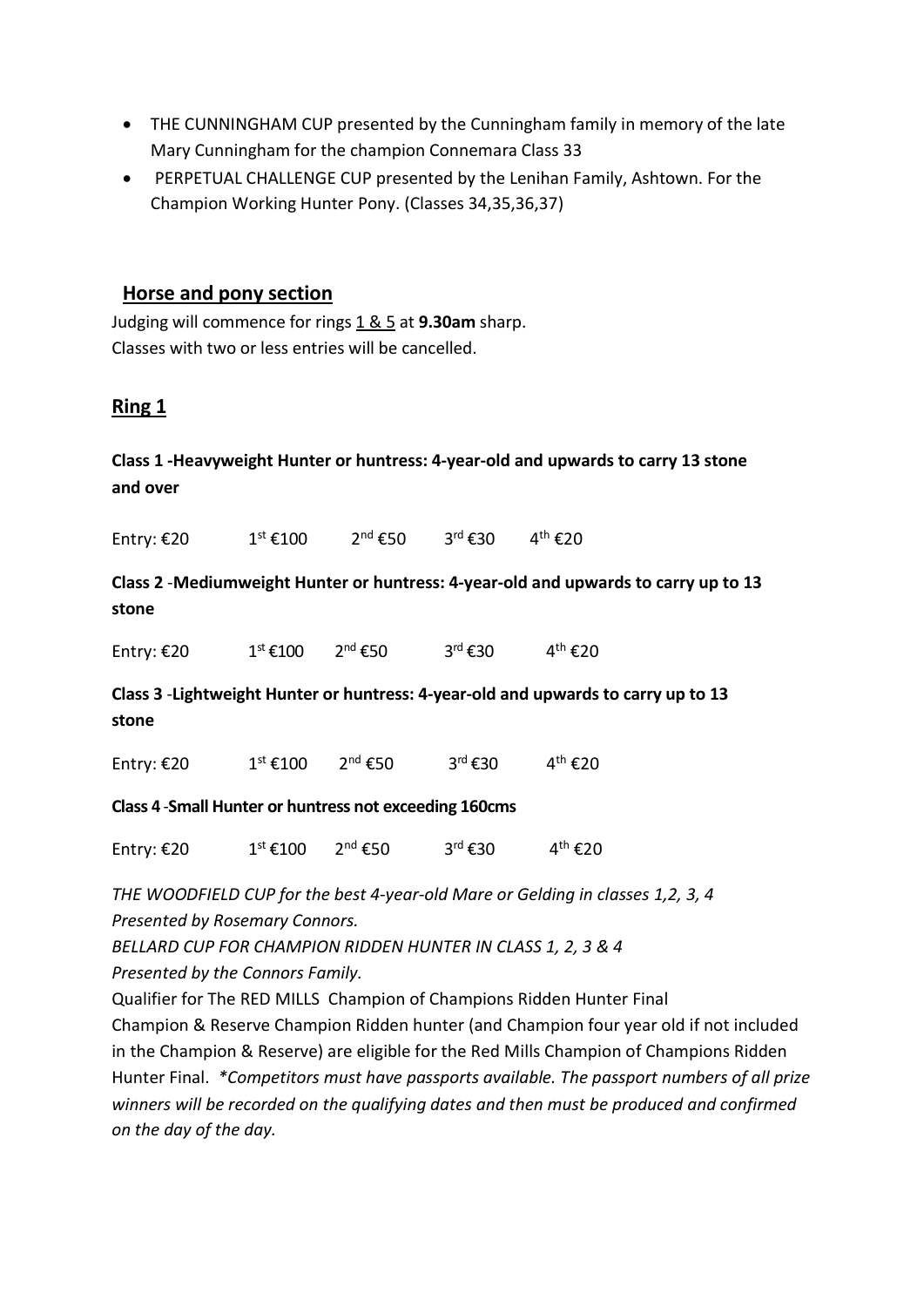#### Class 5-Ridden Cob

Entry  $\epsilon$ 20 1st  $\epsilon$ 100 2<sup>nd</sup>  $\epsilon$ 50 3<sup>rd</sup>  $\epsilon$ 30 4<sup>th</sup>  $\epsilon$ 20 Qualifier for The RED MILLS Champion of Champions Ridden Horse Final – First and Second prize winners in Class 5 will be eligible to compete in a Championship (after Class 6) with the first and second prize winners in Class 6 to determine the Champion and Reserve Champion Ridden Horse eligible for the Red Mills Champion of Champions Ridden Horse Final. \*Competitors must have passports available. The passport numbers of all prize winners will be recorded on the qualifying dates and then must be produced and confirmed on the day of the day.

Class 6 -Riding Horse- Large & Small Riding Horses.

Entry €20  $1^{st}$  €100  $2^{nd}$  €50  $3^{rd}$  €30  $4^{th}$  €20 Qualifier for The RED MILLS Champion of Champions Ridden Horse Final – First and Second prize winners in Class 6 will be eligible to compete in a Championship (after Class 6) with the first and second prize winners in Class 5 to determine the Champion and Reserve Champion Ridden Horse eligible for the Red Mills Champion of Champions Ridden Horse Final.. \*Competitors must have passports available. The passport numbers of all prize winners will be recorded on the qualifying dates and then must be produced and confirmed on the day of the day.

#### Class 7 -Ladies Hunter Side Saddle 153cm and upwards

Entry  $\epsilon$ 20  $1^{\text{st}}$   $\epsilon$ 75  $2^{\text{nd}}$   $\epsilon$ 50  $3^{\text{rd}}$  €30

THE CLODAGH CONNORS MEMORIAL TROPHY WILL BE PRESENTED TO THE WINNER OF CLASS 7.

#### Class 8 -IHWT Racehorse to Riding Ireland

|  | Entry: $£20$ | $1^\text{st}$ €100 | $2^{\text{nd}}$ €50 | $3^{\text{rd}}$ €30 | $4^{\text{th}}$ €20 |
|--|--------------|--------------------|---------------------|---------------------|---------------------|
|--|--------------|--------------------|---------------------|---------------------|---------------------|

Open to all Thoroughbreds that have started under rules on either the track or point to points. It will be ridden as a hunter style class. The judge will ride each horse at all paces and ask for rein back but has the discretion to refuse should any horse be in his/her opinion unsafe. No conformation judged or stripping of horses necessary in this class.

Passport and racing details to be made available for inspection on the day of the show. Competitors must have attained their 15<sup>th</sup> birthday. Proper show turnout is essential.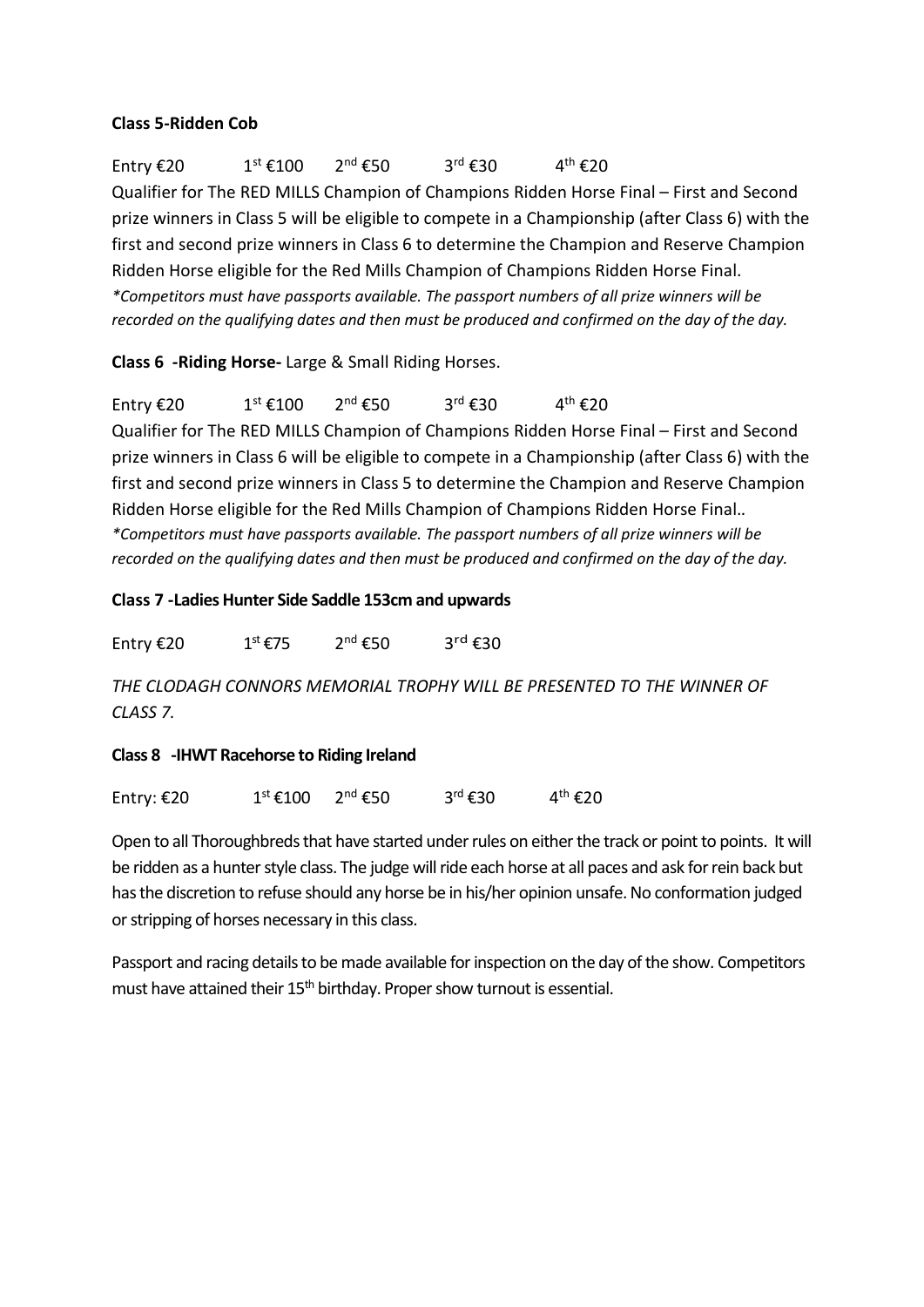# Ring 5

#### Class 9- Amateur Ridden Class

Confined to amateur riders and riding club members who do not derive their living from horses: 4 years and upwards; 15hh and upwards; judged on manners, performance and turnout, Snaffle bridle may be worn.

Entry: €20 Prizes in kind to the value of  $€150$ 

The first and second prize winners of this class will qualify for the Red Mills Champion of Champions Amateur Ridden horse Final. \*Competitors must have passports available. The passport numbers of all prize winners will be recorded on the qualifying dates and then must be produced and confirmed on the day of the day.

## Class 10- Amateur Working Hunting Class

Confined to amateur riders and riding club members who do not derive their living from horses: 4 years and upwards; 15hh and upwards; judged on manners, performance and turnout, Snaffle bridle may be worn.

Entry: €20 Prizes in kind to the value of  $€150$ 

#### Class 11- Working Hunter or huntress

153cm and over; 4-year-old and upwards; horses must not have got more than 15 SJI or Eventing Ireland points at the date of the show.

Points: Phase 1: Jumping 30 points; Style: 10 points; Phase 2: Ride 30 points; Conformation and action in hand 30 points; Total 100 points

Entry: €20 1st €100 2<sup>nd</sup> €50 3<sup>rd</sup> €30 4<sup>th</sup> €20

ROBIN HUNT MEMORIAL TROPHY For Champion Working Hunter Class 11.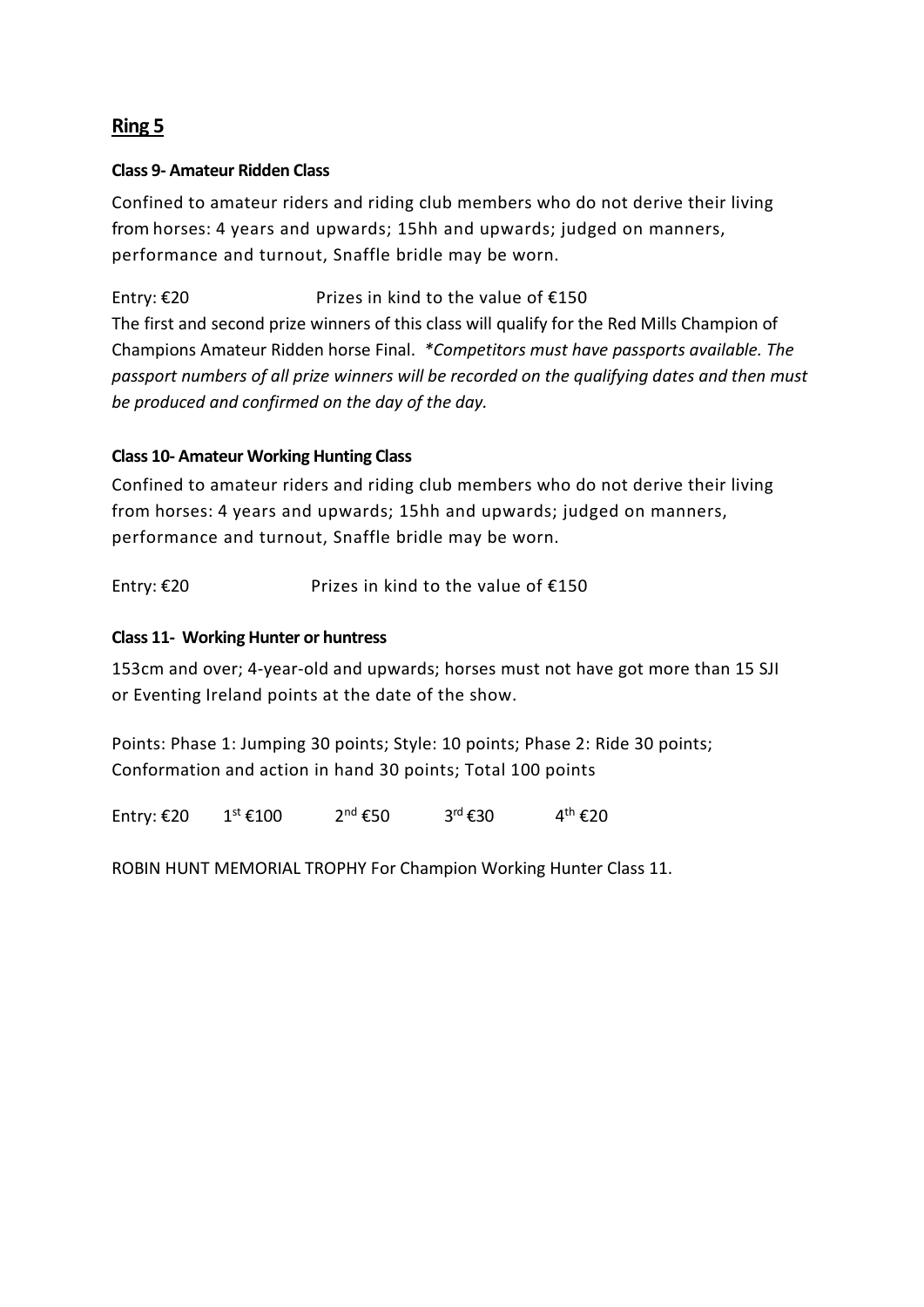# Ring 2 Young Horses

## Class 12- Half Bred Yearling Colt, Gelding or Filly (Lenihan Cup Class 12)

There will be  $\epsilon$ 40 for the best placed filly if not in the first three placings.

Entry:  $\epsilon$ 20 1st  $1^{st}$  $\epsilon$ 100  $2^{nd}$  $\epsilon$ 60  $3^{rd}$  $\epsilon$ 40

## Class 13- THE IRISH SHOWS ASSOCIATION & BRIDGETOWN AGRICULTURAL SHOW SOCIETY present

## The Yearling Filly All Ireland Championship Qualifier. Final: Bridgetown Show

- 1. This competition is open to animals registered in a World Breeding Federation for Sport Horses (WBFSH) studbook or a Department of Agriculture Food and the Marine (DAFM) approved studbook with recorded breeding.
- 2. Two animals may be selected to qualify for the final if the judges and the I.S.A agree the standard is high enough.
- 3. Exhibitors to both the qualifier and the final must have the animal's passport available for inspection prior to entry to the judging ring. \*Failure to comply with this rule will lead to immediate disqualification.
- 4. Passports and Microchips should be read by a Veterinary surgeon at the final.
- 5. Animals qualified for the final are not eligible to enter any other class at the show where the final is being held.

These rules should be read in conjunction with the I.S.A. Rules

## Class 14- Two-Year-Old Colt, Gelding or Filly (Waterford Hunt Cup Class 14)

There will be €40 for the best placed filly if not in the first three placings. (Al Eile Stud Bronze Champion 2 Year Old Filly)

Entry:  $\epsilon$ 20 1st  $1^{st}$   $\epsilon$ 100  $2^{nd}$   $\epsilon$ 60  $3^{rd}$   $\epsilon$ 40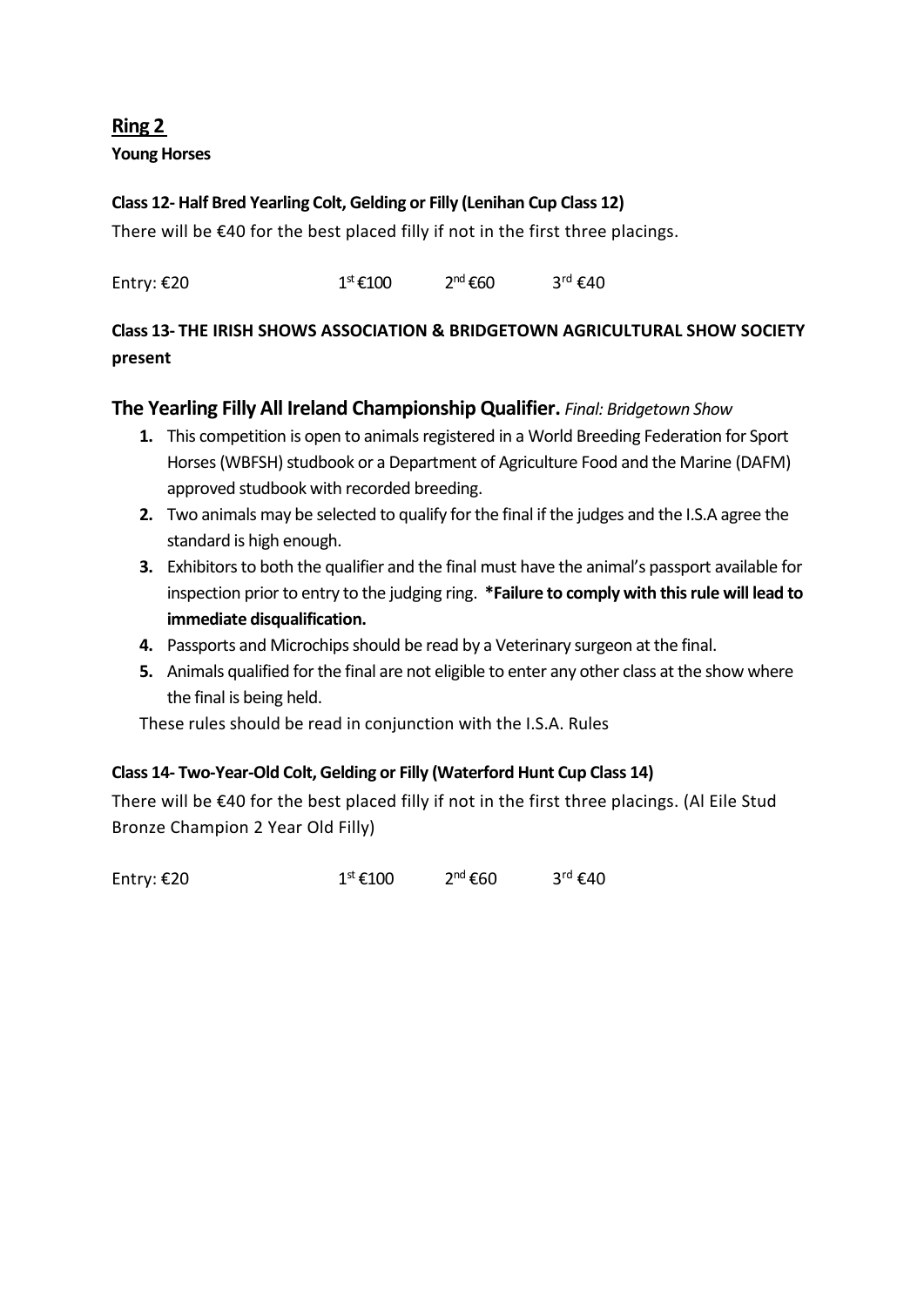# Class 15 - THE IRISH SHOWS ASSOCIATION & TINAHELY SHOW SOCIETY present The Red Mills Non-Thoroughbred Colt/Gelding Two-Year-Old All

## Ireland Championship qualifier- Final: Tinahely

- 1. This competition is open to animals registered in a World Breeding Federation for Sport Horses (WBFSH) studbook or a Department of Agriculture Food and The Marine (DAFM) approved studbook with recorded breeding.
- 2. Two animals may be selected to qualify for the final if the judges and the I.S.A. agree the standard is high enough.
- 3. Exhibitors to both the qualifier and the final must have the animal's passport available for inspection prior to entry to the judging ring. Failure to comply with this rule will lead to immediate disqualification.
- 4. Passports and microchips should be read by a veterinary surgeon at the final.
- 5. Animals qualified for the final are not eligible to enter any other class at the show where the final is held.

These rules should be read in conjunction with the I.S.A. Rules

| Entry: €20 | Champion: €500 | <b>Reserve Champion: €350</b> | $3^{\text{rd}}$ €150 |
|------------|----------------|-------------------------------|----------------------|
|            |                |                               |                      |

## Class 16 - Three-Year-Old Colt, Gelding or Filly (West Waterford Hunt Cup Class 16)

There will be €40 for the best placed filly if not in the first three placings.

Fitzgerald Family, Shanbally Bronze Tophy (Champion Young Horse Classes 12,14,16) Jim & Angela Lynch Cup (Champion Filly of Show Classes 12,14 16)

| Entry: €20                                                           | $1^{\text{st}}$ €100 | $2nd$ €60          | $3^{\text{rd}}$ €40  |                      |
|----------------------------------------------------------------------|----------------------|--------------------|----------------------|----------------------|
| Class 17 - The Three Year Old Filly All Ireland Championship Final   |                      |                    |                      |                      |
| Champion: €700                                                       | Reserve €350         |                    | $3^{\text{rd}}$ €200 | $4^{\text{th}}$ €150 |
| *All other competitors who attend €80.                               |                      |                    |                      |                      |
| Class 18- Half Bred Brood Mare in foal, not suckling a foal          |                      |                    |                      |                      |
| Entry: €20                                                           | 1 <sup>st</sup> €100 | $2nd$ €60          | $3^{\text{rd}}$ €40  |                      |
| Class 19 - Half Bred Brood Mare with foal at foot - sponsored by Pat |                      |                    |                      |                      |
| Cunningham                                                           |                      |                    |                      |                      |
| Judged 60% on mare and 40% on foal.                                  |                      |                    |                      |                      |
| Entry: €20                                                           | $1^\text{st}$ €200   | $2nd \epsilon 100$ | $3^{\text{rd}}$ £60  |                      |
| Observer Cup Championship Half Bred Broodmare Classes 18,19)         |                      |                    |                      |                      |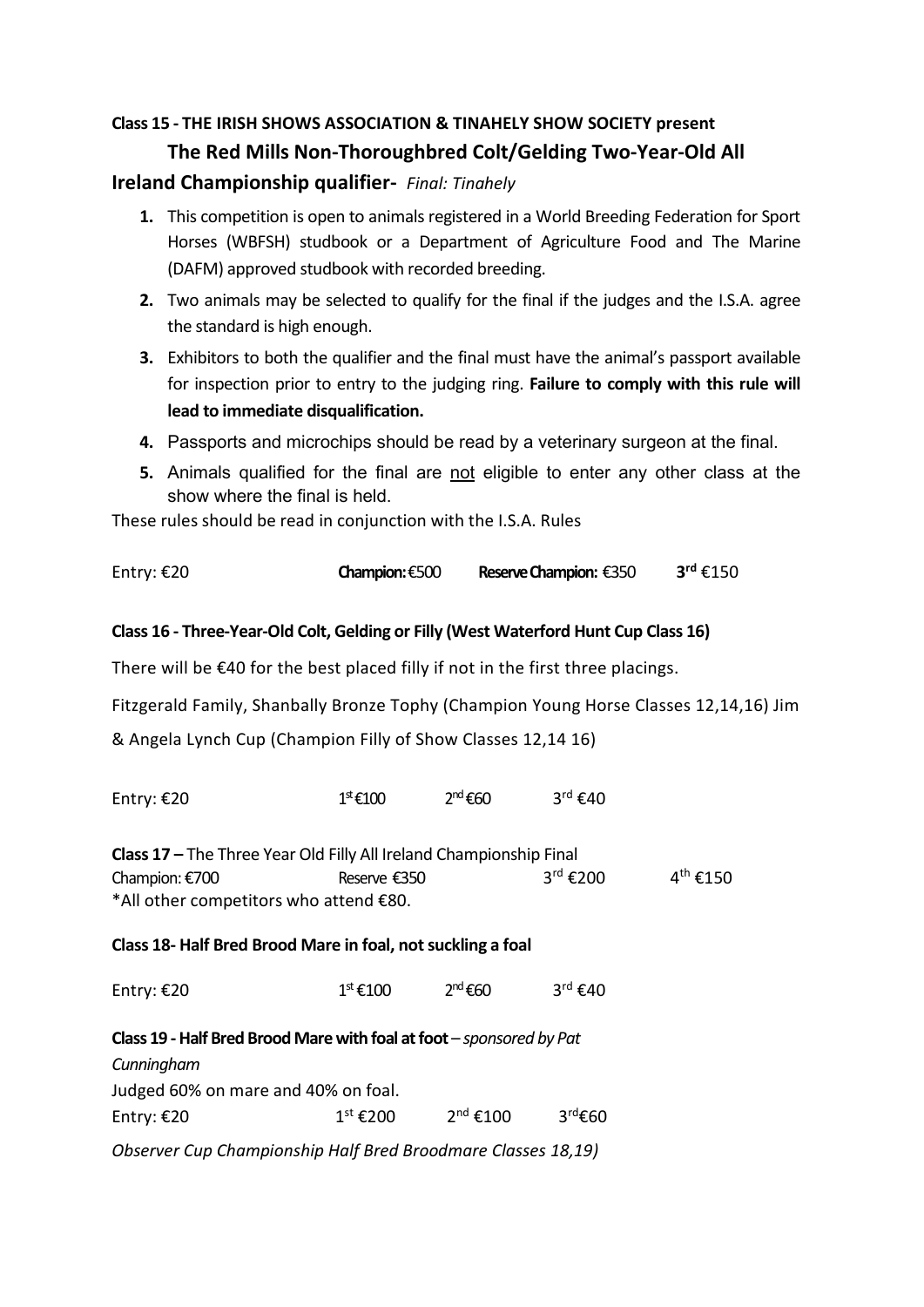#### Class 20- Half Bred Colt Foal

| Entry: $£20$ | $1^\text{st}$ €50                      | $2^{nd}$ €30 | $3^{\text{rd}}$ €20                                                                           |
|--------------|----------------------------------------|--------------|-----------------------------------------------------------------------------------------------|
|              | <b>Class 21 - Half Bred Filly Foal</b> |              |                                                                                               |
| Entry: €20   | $1^\text{st}$ €50                      | $2^{nd}$ €30 | $3^{\text{rd}}$ €20                                                                           |
| Stud)        |                                        |              | Class 22 - Thoroughbred Brood Mare stinted in foal or with foal at foot (Sponsored by Beeches |

Entry: €20

| Prizes: 1 <sup>st</sup> Nomination | 2 <sup>nd</sup> Nomination | $3^{\text{rd}}$ €50 | $4^{\text{th}}$ €30 |
|------------------------------------|----------------------------|---------------------|---------------------|
| €50 Best Colt Foal                 | €50 Best Filly Foal        |                     |                     |

#### Class 23- BANTRY SHOW SOCIETY present

## The Bantry Show I.D Foal Munster Championship

RULES AND CONDITIONS

- 1. The aim of this championship is to encourage the breeding of Irish Draught Foals.
- 2. The Championship is open to all foals eligible for ID class 1 status.
- 3. ONE foal to be selected at each qualifier. A second may be selected at the discretion of the judges.
- 4. The Dams passport must be produced for inspection at the qualifying rounds an at the final.
- 5. The foals passport must be produced at the final.
- 6. One of the judges at the qualifying show to be from the Irish Draught Horse Judges list (if possible)
- 7. Foals competing at the final are ineligible to enter any other class at the Bantry Show.
- 8. There will be separate classes for colt foal and filly foals at the final.
- 9. The Champion will be selected from the winners of each class.

These rules should be read in conjunction with the I.S.A. Rules

ENTRY FEE: Qualifying Show €10. Final €20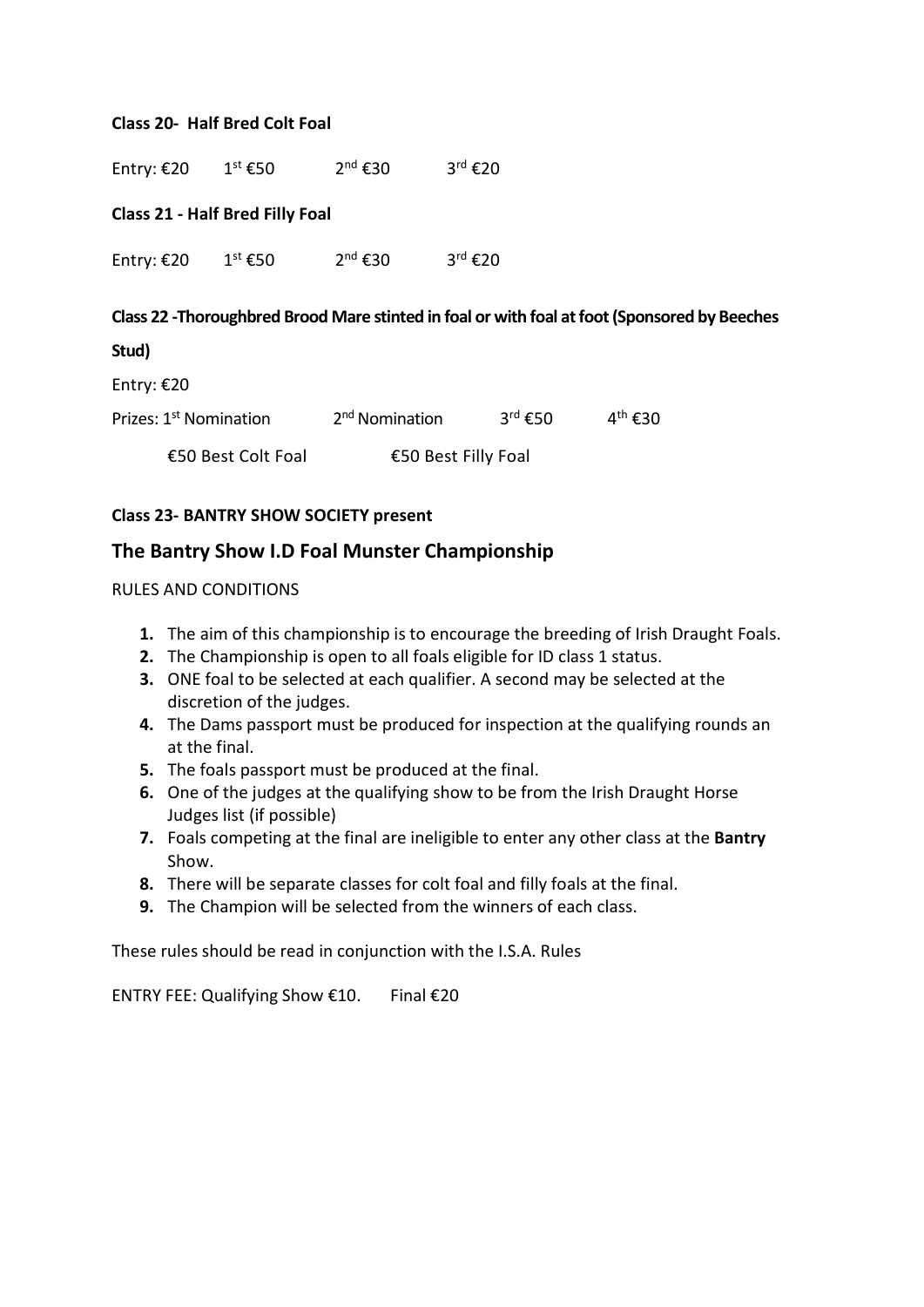# Ring 3

Pony Section Entry Fee: €15 per class

Show Hunter Classes: Judging starts at 10.00am Ring 3 Classes 24-32 Connemara and Working Hunter Ponies: Judging starts at 11.00am Ring 4 Classes 30-35

Irish Pony Society Co. Ltd. (I.P.S.) All pony classes at Shows affiliated to the I.P.S. shall be carried out and judged in accordance with the Society's Regulations, Rules and Bye Laws. No rider under 5 years on January 1s<sup>t</sup> of current year may compete in any class with the exception of the Lead Rein Classes for which the minimum age is 3 years on January  $1<sup>st</sup>$ of current year.

## Class 24 - Open 153cms Show Hunter Pony

For ponies, mares or geldings; 4 years old and over, exceeding 143cms, but not exceeding 153cms. Suitable for and to be ridden by riders who have not attained their  $20^{th}$  birthday on January 1st.

| Entry: €15 | $1^{\text{st}}$ €50 | $2^{nd}$ €25 | $3^{\text{rd}}$ €15 | $4^{\text{th}}$ €10 |
|------------|---------------------|--------------|---------------------|---------------------|
|            |                     |              |                     |                     |

#### Class 25 - Open 143cms Show Hunter Pony

For ponies, mares or geldings; 4 years old and over, exceeding 133cms, but not exceeding 143cms. Suitable for and to be ridden by riders who have not attained their  $17<sup>th</sup>$  birthday on January 1st.

| Entry: $£15$ | $1^{\text{st}}$ €50 | $2^{nd}$ €25 | $3^{\text{rd}}$ €15 | $4^{\text{th}}$ €10 |
|--------------|---------------------|--------------|---------------------|---------------------|
|--------------|---------------------|--------------|---------------------|---------------------|

#### Class 26 - Open 133cms Show Hunter Pony

For ponies, mares or geldings; 4 years old and over, exceeding 123cms, but not exceeding 133cms. Suitable for and to be ridden by riders who have not attained their  $14<sup>th</sup>$  birthday on January 1st of current Entry:  $\epsilon$ 15 1<sup>st</sup> $\epsilon$ 50 2<sup>nd</sup> $\epsilon$ 25 3<sup>rd</sup> $\epsilon$ 15  $4^{\text{th}}$  €10 Ita Carroll Cup for Champion Show Hunter Pony ( Classes 24, 25, 26)

#### Class 27 - Open Show Starter Stakes

For open and novice ponies; 4 years old and over, exceeding 123cms but not exceeding 133cms. Suitable for and to be ridden by riders who have not attained their  $12<sup>th</sup>$ birthday on January  $1^{st}$  of current year.

| $3rd$ €15<br>$2^{nd}$ €25<br>$1^{\text{st}}$ €50<br>Entry: $£15$ | $4^{\text{th}}$ €10 |
|------------------------------------------------------------------|---------------------|
|------------------------------------------------------------------|---------------------|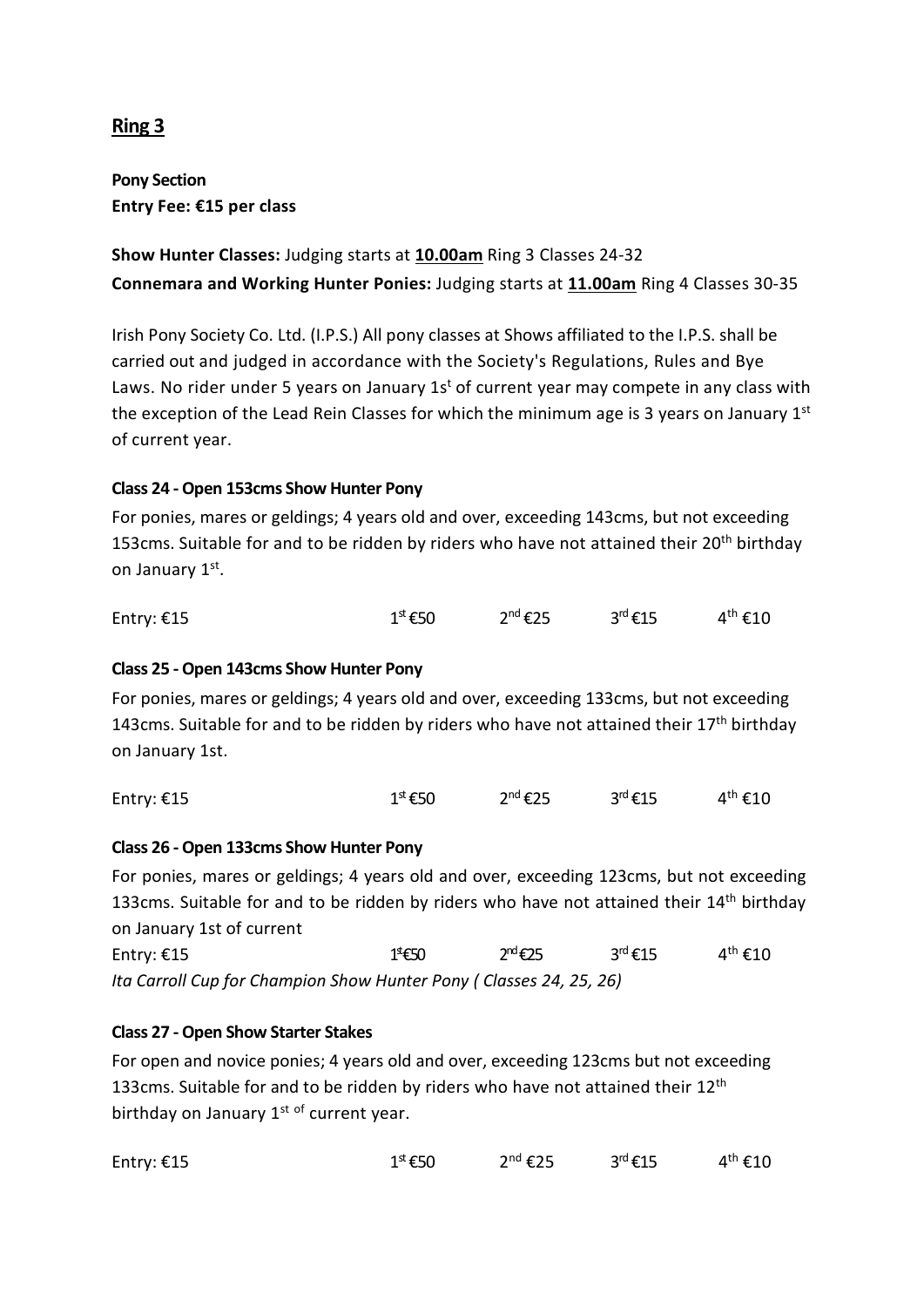#### Class 28 - Open Show Hunter Pony First Ridden

For ponies, mares or geldings; 4 years old and over, not exceeding 123cms. Suitable for and to be ridden by riders who have not attained their 10<sup>th</sup> birthday on January 1s<sup>t</sup> of current year. The same combination of pony and rider cannot compete in any class for ponies exceeding 123cms at the same show on the same day.

Entry:  $\epsilon$ 15 1st Equation  $1^{st}$   $\epsilon$ 50  $2^{nd}$   $\epsilon$ 25  $3^{rd}$   $\epsilon$ 15  $4^{th}$   $\epsilon$ 10

#### Class 29 Leading Rein Class

For ponies, mares or geldings; 4 years old and over, not exceeding 123cms. Suitable for and to be ridden by riders who have not attained their  $8<sup>th</sup>$  birthday on January 1s<sup>t</sup> of current year. Riders in this class may not compete in any other class at the same show on the same day, with the exception of any other Lead Rein or First Ridden Class.

Entry: €15 1st  $1^{st}$  €50  $2^{nd}$  €25  $3^{rd}$  €15  $4^{th}$  €10 Noel Devereux Bronze for Champion Pony (Classes 27, 28, 29)

#### Class 30 - Leading Rein Confined to Co. Waterford

For ponies 4 years old and over, not exceeding 138cms. Suitable for and to be ridden by riders who have not attained their  $8<sup>th</sup>$  birthday on January 1s<sup>t</sup> of current year. Owner, rider and pony to be domiciled in Co. Waterford. This class is confined to Novice riders who have never won a first prize in a showing class Entry: €15 1st  $1^{st}$  €20  $2^{nd}$  €15  $3^{rd}$  €10  $4^{th}$  €6

Bobby Kennedy Perpetual Cup presented by Five Naughts Stud to winner of Class 30.

## Class 31 - Unregistered Ponies Confined to Co. Waterford not exceeding 138cm

For ponies 4 years old and over, not exceeding 138cms. Suitable for and to be ridden by riders who have not attained their  $14<sup>th</sup>$  birthday on January  $1s<sup>t</sup>$  of current year. First prize winners in Classes 24, 25, 26, 27 & 28 excluded. Owner, rider and pony to be domiciled in Co. Waterford.

| Entry: $£15$ | $1st$ €50 | $2nd \epsilon 25$ | $3^{\text{rd}}$ €15 | $4^{\text{th}}$ €10 |
|--------------|-----------|-------------------|---------------------|---------------------|
|--------------|-----------|-------------------|---------------------|---------------------|

#### Class 32 - Unregistered Ponies Confined to Co. Waterford exceeding 138cm

For ponies exceeding 138cm but not exceeding 153cms. Suitable for and to be ridden by riders who have not attained their 18<sup>th</sup> birthday on January 1s' of current year. All prize winners in Classes 24, 25, 26, 27 & 28 excluded. Owner, rider and pony to be domiciled in Co. Waterford.

Entry:  $\epsilon$ 15 1st E10 1st  $1^{st}$   $\epsilon$ 50  $2^{nd}$   $\epsilon$ 25  $3^{rd}$   $\epsilon$ 15  $4^{th}$   $\epsilon$ 10 Eamonn Dwane Construction Cup for the Champion Unregistered Pony (classes 31,32)